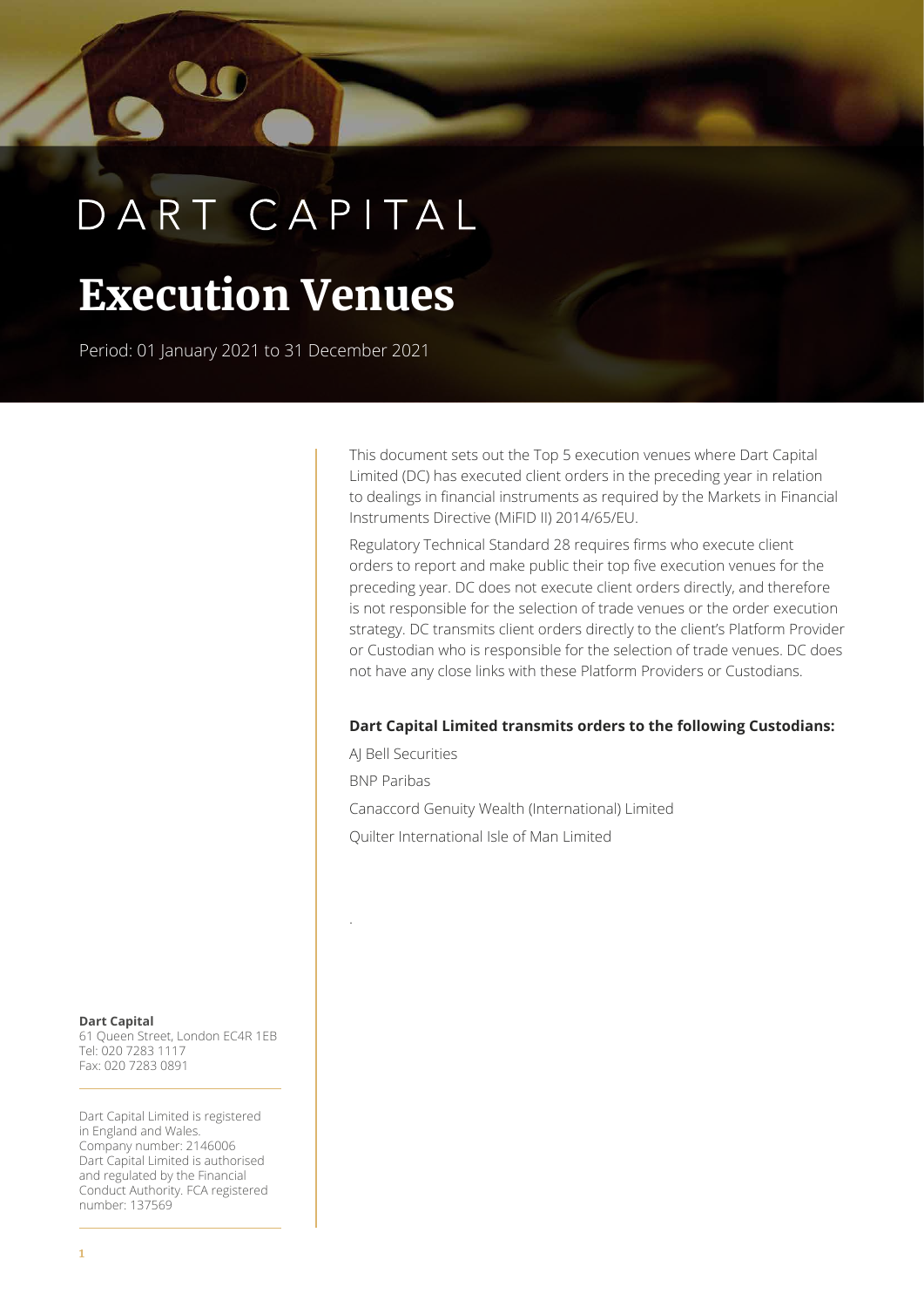### **Top 5 Execution Venues:**

| Class of Instrument                                                                      | <b>Direct Equities</b>                                                                                      |                                                                                                    |                                 |                                       |                                     |
|------------------------------------------------------------------------------------------|-------------------------------------------------------------------------------------------------------------|----------------------------------------------------------------------------------------------------|---------------------------------|---------------------------------------|-------------------------------------|
| Notification if <1 average<br>trade per business day in<br>the previous year             | N                                                                                                           |                                                                                                    |                                 |                                       |                                     |
| Top five execution venues<br>ranked in terms of trading<br>volumes (descending<br>order) | Proportion<br>of volume<br>traded as a<br>percentage<br>of total in<br>that class<br>(percentage of<br>AUM) | Proportion<br>of orders<br>executed as<br>percentage of<br>total in that<br>class (% of<br>trades) | Percentage of<br>passive orders | Percentage<br>of aggressive<br>orders | Percentage<br>of directed<br>orders |
| AJ Bell Securities<br>213800Y4I7TN34WUBD71                                               | 100%                                                                                                        | 100%                                                                                               | n/a                             | n/a                                   | n/a                                 |
| <b>BNP Paribas</b><br>ROMUWSFPU8MPRO8K5P83                                               | 0%                                                                                                          | 0%                                                                                                 | n/a                             | n/a                                   | n/a                                 |
| Canaccord Genuity Wealth<br>(International) Limited<br>21380098NKAKODAG8W73              | 0%                                                                                                          | 0%                                                                                                 | n/a                             | n/a                                   | n/a                                 |
| Quilter International Isle of<br>Man Limited<br>213800S4DUJWMDMVYE58                     | 0%                                                                                                          | 0%                                                                                                 | n/a                             | n/a                                   | n/a                                 |

| Class of Instrument                                                                      | <b>Bonds</b>                                                                      |                                                                                   |                                 |                                       |                                     |
|------------------------------------------------------------------------------------------|-----------------------------------------------------------------------------------|-----------------------------------------------------------------------------------|---------------------------------|---------------------------------------|-------------------------------------|
| Notification if <1 average<br>trade per business day in<br>the previous year             | N                                                                                 |                                                                                   |                                 |                                       |                                     |
| Top five execution venues<br>ranked in terms of trading<br>volumes (descending<br>order) | Proportion<br>of volume<br>traded as a<br>percentage of<br>total in that<br>class | Proportion<br>of orders<br>executed as<br>percentage of<br>total in that<br>class | Percentage of<br>passive orders | Percentage<br>of aggressive<br>orders | Percentage<br>of directed<br>orders |
| AJ Bell Securities<br>213800Y4I7TN34WUBD71                                               | 100%                                                                              | 100%                                                                              | n/a                             | n/a                                   | n/a                                 |
| <b>BNP Paribas</b><br>ROMUWSFPU8MPRO8K5P83                                               | 0%                                                                                | 0%                                                                                | n/a                             | n/a                                   | n/a                                 |
| Canaccord Genuity Wealth<br>(International) Limited<br>21380098NKAKODAG8W73              | 0%                                                                                | 0%                                                                                | n/a                             | n/a                                   | n/a                                 |
| Quilter International Isle of<br>Man Limited<br>213800S4DU WMDMVYE58                     | 0%                                                                                | 0%                                                                                | n/a                             | n/a                                   | n/a                                 |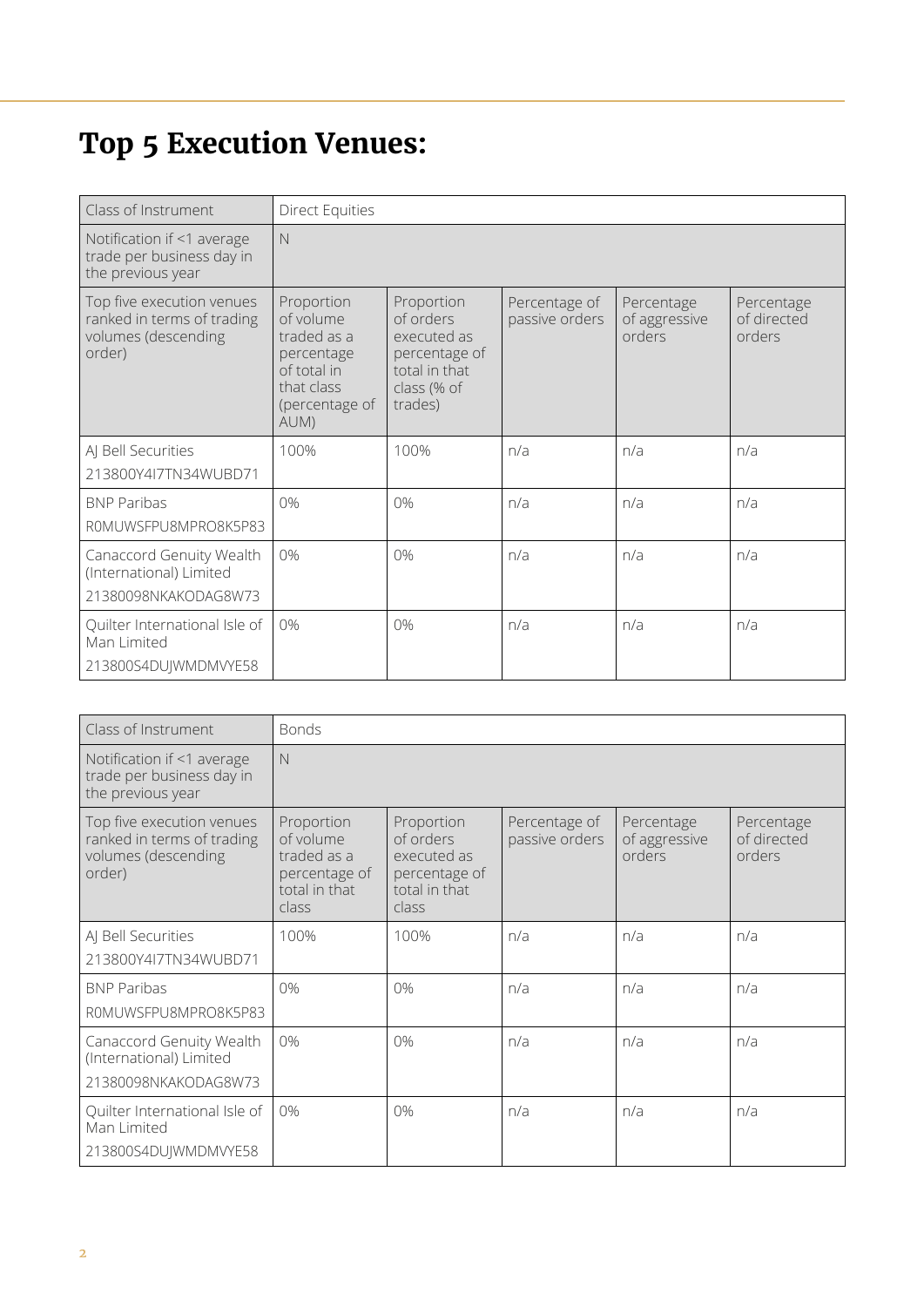| Class of Instrument                                                                      | Exchange Traded Funds                                                             |                                                                                   |                                 |                                       |                                     |
|------------------------------------------------------------------------------------------|-----------------------------------------------------------------------------------|-----------------------------------------------------------------------------------|---------------------------------|---------------------------------------|-------------------------------------|
| Notification if <1 average<br>trade per business day in<br>the previous year             | $\mathbb N$                                                                       |                                                                                   |                                 |                                       |                                     |
| Top five execution venues<br>ranked in terms of trading<br>volumes (descending<br>order) | Proportion<br>of volume<br>traded as a<br>percentage of<br>total in that<br>class | Proportion<br>of orders<br>executed as<br>percentage of<br>total in that<br>class | Percentage of<br>passive orders | Percentage<br>of aggressive<br>orders | Percentage<br>of directed<br>orders |
| AJ Bell Securities<br>213800Y4I7TN34WUBD71                                               | 99.52%                                                                            | 98.80%                                                                            | n/a                             | n/a                                   | n/a                                 |
| Canaccord Genuity Wealth<br>(International) Limited<br>21380098NKAKODAG8W73              | 0.38%                                                                             | 1.07%                                                                             | n/a                             | n/a                                   | n/a                                 |
| Quilter International Isle of<br>Man Limited<br>213800S4DUJWMDMVYE58                     | 0.10%                                                                             | 0.13%                                                                             | n/a                             | n/a                                   | n/a                                 |
| <b>BNP Paribas</b><br>ROMUWSFPU8MPRO8K5P83                                               | 0%                                                                                | 0%                                                                                | n/a                             | n/a                                   | n/a                                 |

| Class of Instrument                                                                      | Collective Investment Schemes                                                     |                                                                                   |                                 |                                       |                                     |
|------------------------------------------------------------------------------------------|-----------------------------------------------------------------------------------|-----------------------------------------------------------------------------------|---------------------------------|---------------------------------------|-------------------------------------|
| Notification if <1 average<br>trade per business day in<br>the previous year             | Y                                                                                 |                                                                                   |                                 |                                       |                                     |
| Top five execution venues<br>ranked in terms of trading<br>volumes (descending<br>order) | Proportion<br>of volume<br>traded as a<br>percentage of<br>total in that<br>class | Proportion<br>of orders<br>executed as<br>percentage of<br>total in that<br>class | Percentage of<br>passive orders | Percentage<br>of aggressive<br>orders | Percentage<br>of directed<br>orders |
| AJ Bell Securities<br>213800Y4I7TN34WUBD71                                               | 99.30%                                                                            | 98.45%                                                                            | n/a                             | n/a                                   | n/a                                 |
| Canaccord Genuity Wealth<br>(International) Limited<br>21380098NKAKODAG8W73              | 0.46%                                                                             | 1.11%                                                                             | n/a                             | n/a                                   | n/a                                 |
| Quilter International Isle of<br>Man Limited<br>213800S4DUJWMDMVYE58                     | 0.17%                                                                             | 0.30%                                                                             | n/a                             | n/a                                   | n/a                                 |
| <b>BNP Paribas</b><br>ROMUWSFPU8MPRO8K5P83                                               | 0.06%                                                                             | 0.14%                                                                             | n/a                             | n/a                                   | n/a                                 |